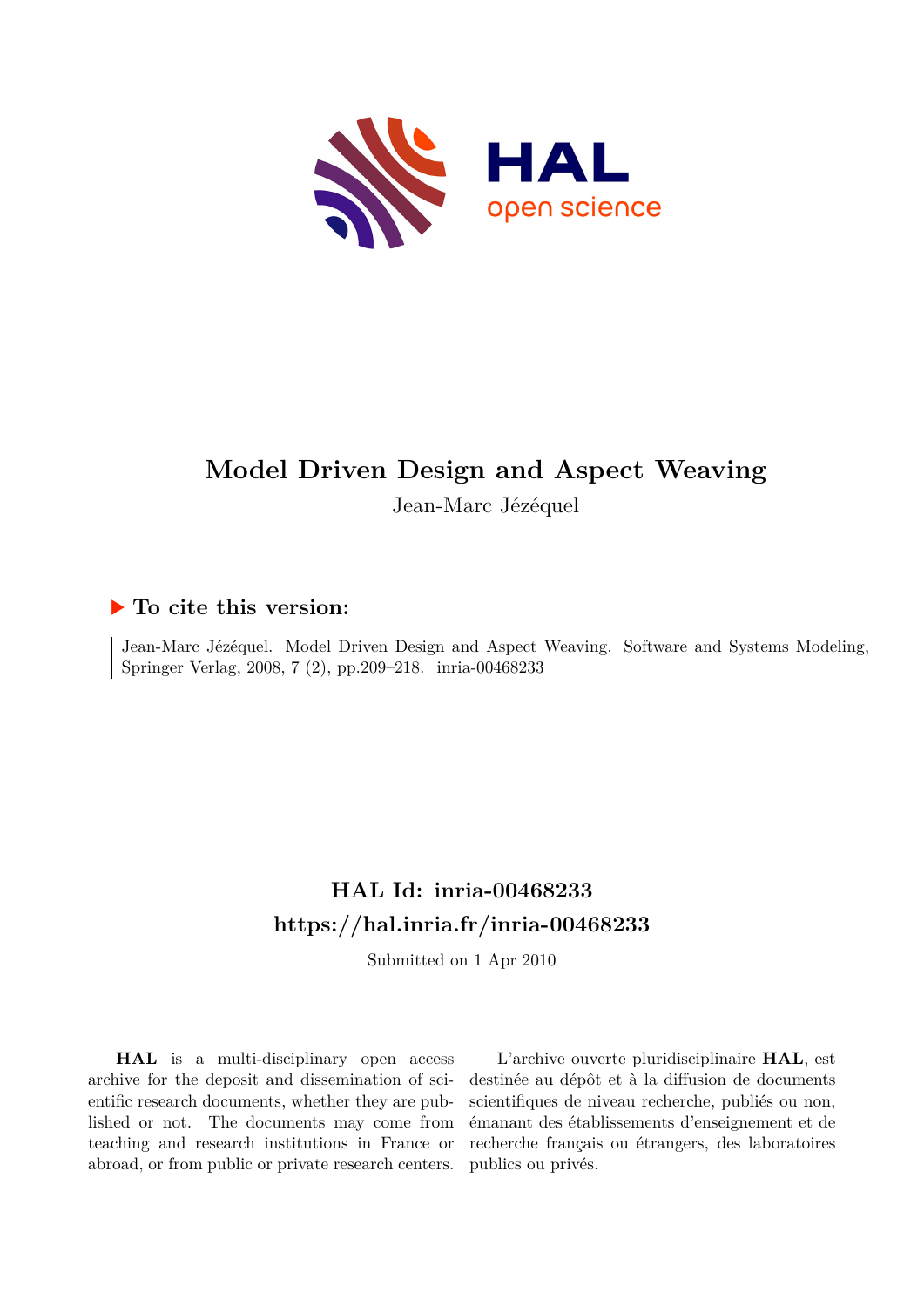# **Model Driven Design and Aspect Weaving**

# Jean-Marc Jézéquel<sup>1</sup>

Irisa (INRIA & University of Rennes 1)

Received: 10th December 2007/ Revised version:

**Abstract** A model is a simplified representation of an aspect of the world for a specific purpose. In complex systems, many aspects are to be handled, from architectural aspects to dynamic behavior, functionalities, userinterface, and extra-functional concerns (such as security, reliability, timeliness, etc.) For software systems, the design process can then be characterized as the weaving of all these aspects into a detailed design model. Model Driven Design aims at automating this weaving process, that is automatically deriving software systems from theirs models. This paper explores the relationship between modeling and aspect weaving. It points out some of the challenges related to such automatic model weaving, illustrating them with the example of a weaving process for behavioral models represented as scenarios<sup>1</sup>.

### **1 Introduction**

It is seldom the case nowadays that we can deliver software systems with the assumption that one-size-fitsall [3]. We have to handle many variants accounting not only for differences in product functionalities (range of products to be marketed at different prices), but also for differences in hardware (e.g.; graphic cards, display capacities, input devices), operating systems, localization, user preferences for GUI ("skins"). Obviously, we do not want to develop from scratch and independently all of the variants the marketing department wants. Furthermore, all of these variant may have many successive versions, leading to a two-dimensional vision of productlines [27].

The traditional way scientists use to master complexity is to resort to modeling. Models can be used for instance to describe and analyze the commonalities and variation points within a software product-line. In the software community however, a lot of misunderstanding on Model Driven Engineering stems from a biased understanding of the nature of modeling.

In this paper, we explore the relationship between modeling and aspect weaving. In Section 2 we recall that a model is indeed a simplified representation of an aspect of the world for a specific purpose. Complex systems typically give rise to more than one model because many aspects are to be handled. For software systems, the design process can be characterized as a (partially automated) weaving of these aspects into a detailed design model. Section 3 then discusses some of the challenges related to such automatic model weaving, concentrating on the need for weaving processes that exhibit good composition properties to allow multiple aspect weavings. As an illustration, it present an example of such a weaving process for behavioral models represented as scenarios. Section 4 presents an implementation environment for building such model weavers, based on the kernel metamodeling tool Kermeta. Some concluding remarks close the paper.

## **2 Modeling and Weaving**

#### *2.1 Models and Aspects*

Modeling is not just about expressing a solution at a higher abstraction level than code. This limited view on modeling has been useful in the past (assembly languages abstracting away from machine code, 3GL abstracting over assembly languages, etc.) and it is still useful today to get e.g.; a holistic view on a large  $C++$ program. But modeling goes well beyond that.

Modeling is indeed one of the touchstone of any scientific activity (along with validating models with respect to experiments carried out in the real world). Note by the way that the specificity of engineering is that engineers build models of artefacts that usually do not exist yet (with the ultimate goal of building them, see Figure 1).

<sup>1</sup> This work has been partially supported by the AOSD-Europe Network of Excellence.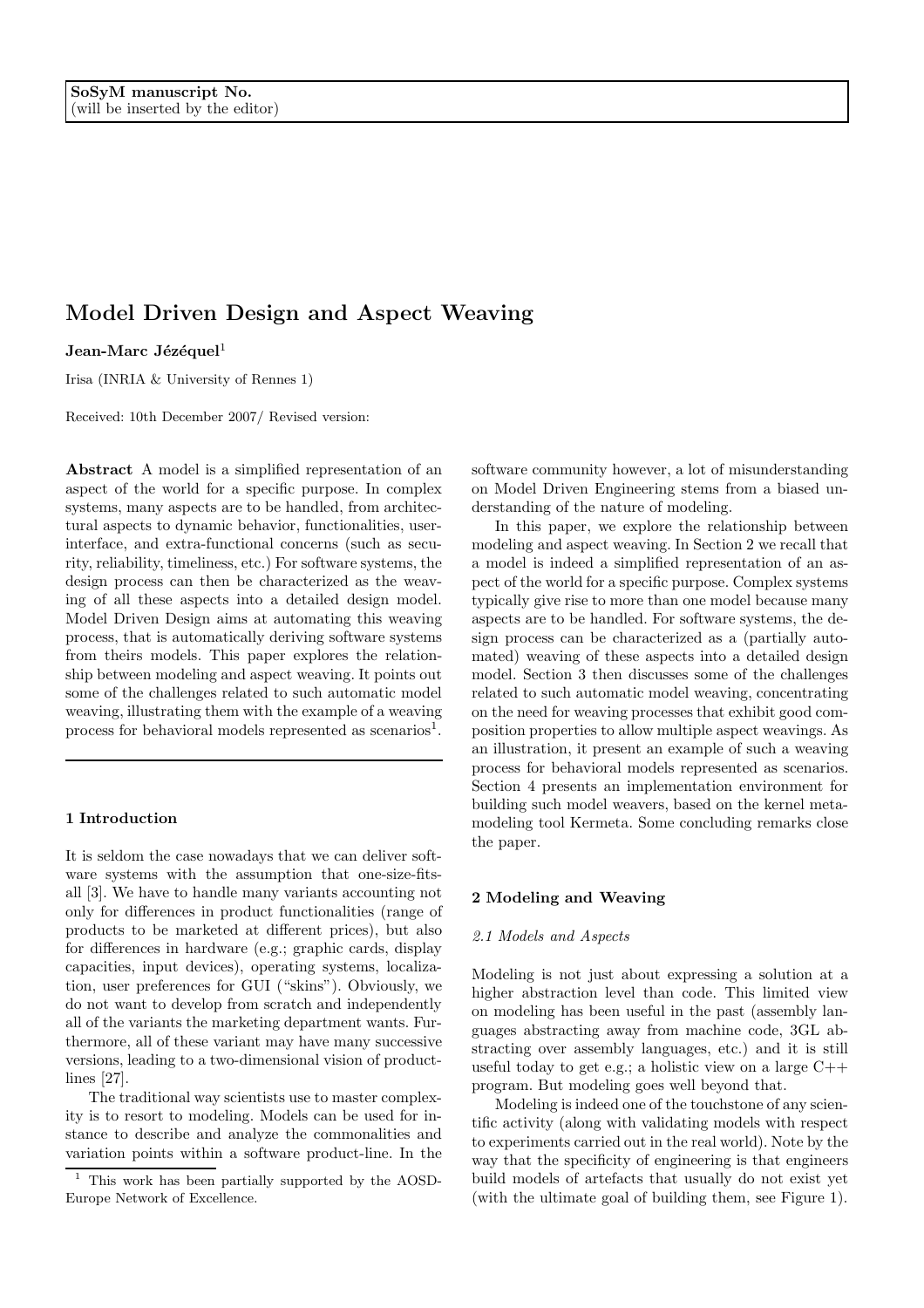

**Figure 1** Modeling the world

In engineering, one wants to break down a complex system into as many models as needed in order to address all the relevant concerns in such a way that they become understandable enough [1]. These models may be expressed with a general purpose modeling language such as the UML [26], or with Domain Specific Languages when it is more appropriate (see Figure 2). Each of these models can be seen as the abstraction of an aspect of reality for handling a given concern. The provision of effective means for handling such concerns makes it possible to establish critical trade-offs early on in the software life cycle, and to effectively manage variation points in the case of product-lines.



**Figure 2** Modeling several aspects

Note that in the Aspect Oriented Programming community, the notion of aspect is defined in a slightly more restricted way as the modularization of a cross-cutting concern [7]. If we indeed have an already existing "main" decomposition paradigm (such as object orientation), there are many classes of concerns for which clear allocation into modules is not possible (hence the name "cross-cutting"). Examples include both allocating responsibility for providing certain kinds of functionality (such as logging) in a cohesive, loosely coupled fashion, as well as handling many non-functional requirements that are inherently cross-cutting e.g.; security, mobility, availability, distribution, resource management and realtime constraints.

However now that aspects become also popular outside of the programming world [24], there is a growing acceptance for a wider definition where an aspect is a concern that can be modularized. The motivation of these efforts is the systematic identification, modularization, representation, and composition of these concerns, with the ultimate goal of improving our ability to reason about the problem domain and the corresponding solution, reducing the size of software model and application code, development costs and maintenance time.

### *2.2 Design and Aspect Weaving*

So really modeling is the activity of separating concerns in the problem domain, an activity that we can call *analysis*. If solutions to these concerns can be described as aspects, the design process can then be characterized as a weaving of these aspects into a detailed design model [11] (also called the solution space, see Figure 3). This is not new: this is actually what designers have been actually doing forever. Most often however, the various aspects are not *explicit*, or when there are, it is in the form of informal descriptions. So the task of the designer is to do the weaving in her head more or less at once, and then produce the resulting detailed design as a big tangled program (even if one decomposition paradigm, such as functional or object-oriented, is used). While it works pretty well for small problems, it can become a major headache for bigger ones.

Note that the real challenge here is not on how to design the system to take a particular aspect into account: there is a huge design know-how in industry for that, often captured in the form of design patterns. Taking into account more than one aspect as the same time is a little bit more tricky, but many large scale successful projects in industry are there to show us that engineers do ultimately manage to sort it out (most of the time).

The real challenge in a product-line context is that the engineer wants to be able to change her mind on which version of which variant of any particular aspect she wants in the system. And she wants to do it cheaply, quickly and safely. For that, redoing by hand the tedious weaving of every aspect is not an option.

We do not propose to solve this problem up-front, but just to mechanize and reproduce the process experienced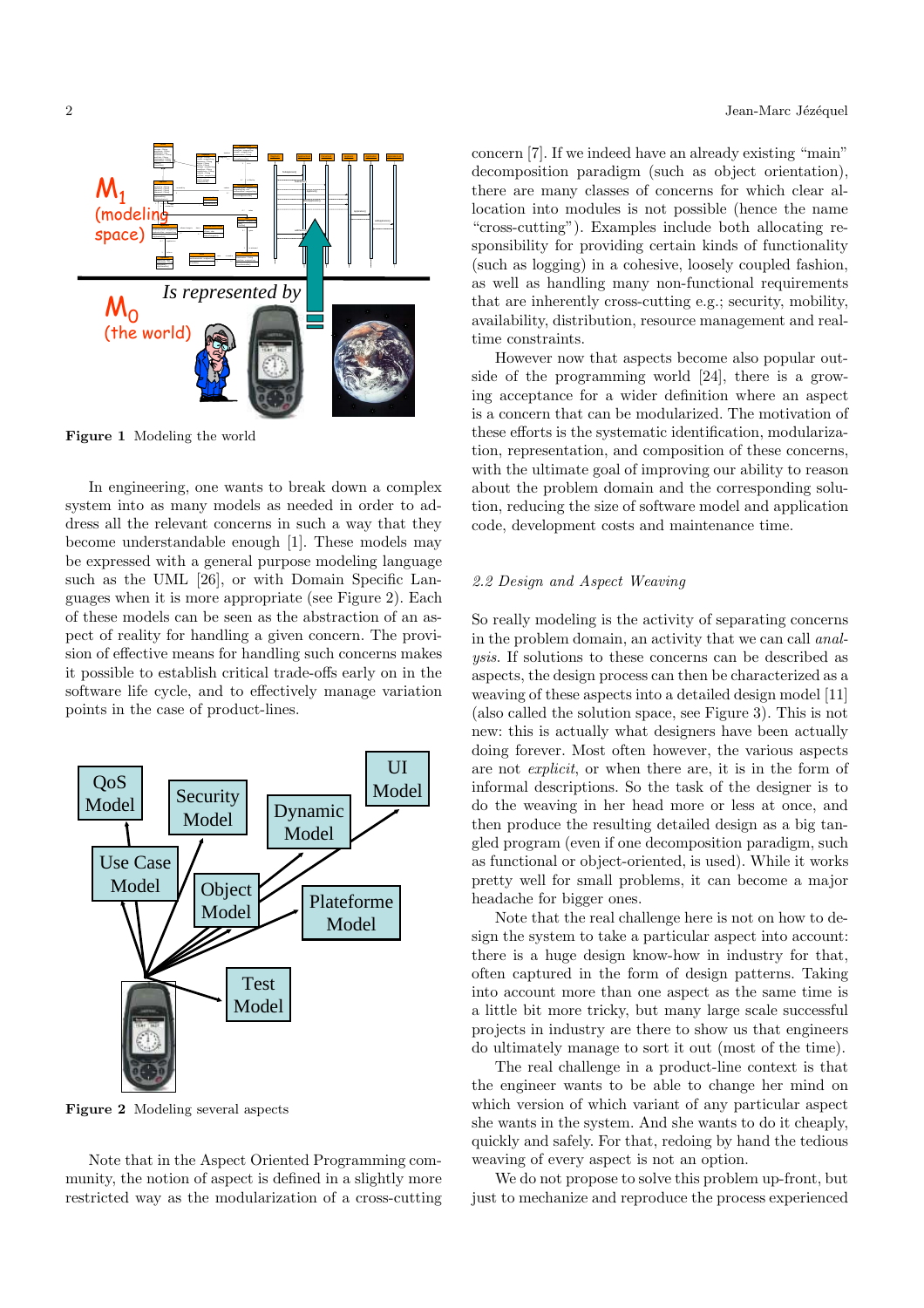designers follow by hand [9]. The idea is that when a new product has to be derived from the product-line, we can automatically replay most this design process, just changing a few things here and there [17].

Usually in science, a model has a different nature that the thing it models (think of a bridge drawing vs. a concrete bridge). Only in software and in linguistics a model has the same nature as the thing it models. In software at least, this opens the possibility to automatically derive software from its model, that is to automate this weaving process. This requires that models are no longer informal, and that the weaving process is itself described as a program (which is as a matter of facts an executable meta-model [19]) manipulating these models to produce a detailed design that can ultimately be transformed to code or at least test suites [21].

This is really what Model Driven Design is all about.



**Figure 3** Design is Weaving Models

#### **3 Aspect Weaving in Practice**

#### *3.1 Weaving Aspects*

Ideally, all aspects are equally important, and should play a symmetrical role. In practice however, a base model is useful to provide a backbone on which other aspects are woven (see Figure 4).

An aspect is then made of:

- A pointcut which is a predicate over a model that is used to select relevant model elements called *join points*.
- An advice which is a new behavior meant to replace (or complement) the matched ones.

Weaving an aspect consist in (1) identifying the join points matching the aspect pointcut and (2) replacing them (or composing them) with the aspect advice.



**Figure 4** Principle of Aspect Weaving

Both activities of join point identification and model composition can be more complex than it seems though.

First, many complex aspects involve dynamic behavior. This is usually a problem for AspectJ kinds of languages [12] which are limited by their join point models and pointcut expression mechanisms based on concrete syntax [4,16]. With models however, interrelations among model elements (not just classes and objects, but also methods call and other events) can be readily available and identifiable through e.g.; dynamic diagrams. While Class and Object diagrams describe clientship and inheritance among the program elements, Use Cases, Statecharts, Activity and Sequence Diagrams describe how and when the clientship takes place. Therefore, through a simple analysis of the models we can get a much more direct outline of the system execution. In [23] we proposed a framework for expressing aspect pointcuts as model-snippets. The idea is that model-snippets are specified upon concepts in a given domain (metamodel), but that the pattern-matching needed to find join points can be performed generically with respect to meta-models, using a Prolog-like unification. Still, as discussed in [4], it is in general difficult (or even statically undecidable) to identify join points when the patterns we are looking for are based on the properties of the computational flow. For instance consider the following code snippet:

void f() { while(c()) { b(); a(); } }

Detecting a join point where a call to  $a()$  is followed by a call to  $b()$  might or might not be statically possible,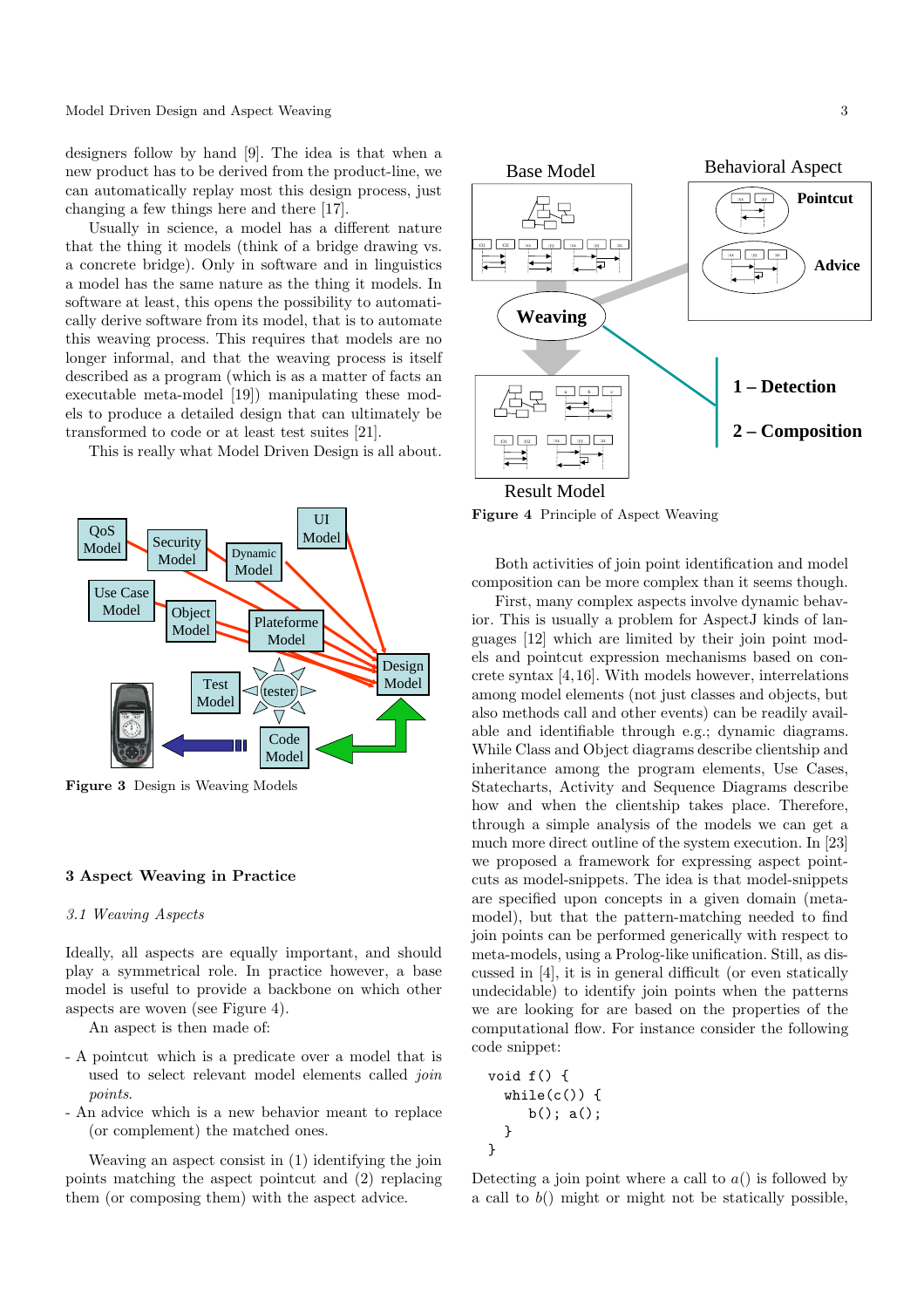

**Figure 5** Examples of bSDs and combined SD

depending on the analysis of  $c()$ . In that particular case, we can see that it would at least require some sort of loop unrolling.

The second dimension of complexity is related to model composition. While weaving a single aspect is pretty straightforward, weaving a second one at the same join point is another story. When a second aspect indeed has to be woven, the join point might not any longer exist because it could have been modified by the first aspect advice. If we want to allow aspect weaving on a pairwise basis, we must then define the join point matching mechanism in a way that takes into account these composability issues. However, with this new way of specifying join points, the composition of the advice with the detected part cannot any longer be just a replacement of the detected part by the advice: we also have to define more sophisticated compositions operators.

The rest of this section investigates these issues taking the example of the simple modeling language of scenarios available in UML2.0 under the form of Sequence Diagrams. Note that even with such a modellevel formalisms that directly models possible execution flows, restrictive hypothesis are needed on the input language to make it possible to statically identify the join points [15].

#### *3.2 Weaving Aspects in Sequence Diagrams*

Sequence Diagrams are either basic Sequence Diagrams (bSDs), describing a finite number of interactions between objects of the system, or combined sequence diagrams (cSD), that are higher level of specifications that allow the composition of bSDs with operators such as sequence, alternative and loop. Formally, Sequence Diagrams in UML2 are partially ordered sets of event instances. Figure 5 (left) shows several bSDs

which describe some interactions between the two objects customer and server. The vertical lines represent life-lines for the given objects. Interactions between objects are shown as arrows called messages like log in and try again. Each message is defined by two events: message emission and message reception which induces an ordering between emission and reception.

These bSDs can be composed with operators such as sequence, alternative and loop to produce a more complex Sequence Diagram (also called UML 2.0 Interaction Overview Diagram). In Figure 5 (center), the cSD log in represents a customer log in on a server. The customer tries to log in and either succeeds, or fails. In this last case, the customer can try again to log in, and either succeeds, or the server answers "no". Figure 5 (right) shows a more compact view of the same cSD, allowing an alternative between the bSDs Accept and Retry, and between the bSDs Accept and Rejected.

In this context, we define a *behavioral aspect* as a pair  $A = (P, Ad)$  of bSDs. P is a pointcut, i.e. a bSD interpreted as a predicate over the semantics of a base model satisfied by all join points. Ad is an advice, i.e. the new behavior that should replace the base behavior when it is matched by  $P$ .

When we define aspects with sequence diagrams, we keep some advantages related to sequence diagrams. In particular, it is easy to express a pointcut as a sequence of messages. Figure 6 shows three behavioral aspects. The first one allows the persistence of exchanges between the customer and the server. In the definition of the pointcut, we use regular expressions to easily express three kinds of exchanges that we want to save (the message  $\log$  in followed by either the message  $\delta k$ , the message try again, or the message no). The second aspect allows the identification of a login that fails. The third aspect allows the addition of a display and its update.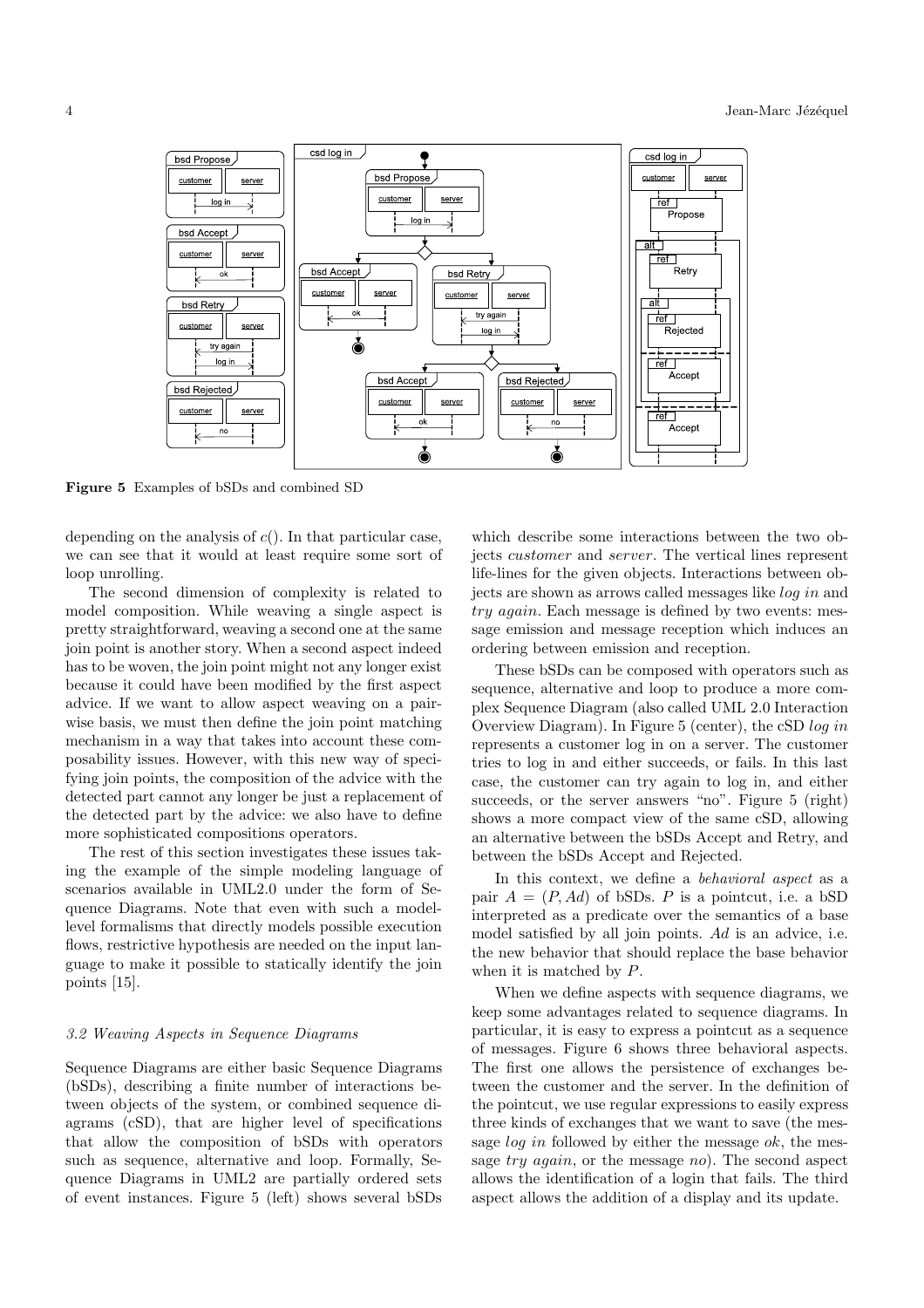

**Figure 6** Three behavioral aspects



**Figure 7** Result of the weaving

The expected weaving of the three aspects depicted in Figure 6 into the cSD log in is represented by the cSD in Figure 7.

# *3.3 Weaving More Than One Aspect: the Detection Problem*

Weaving several aspects at the same join point can be difficult if a join point is simply defined as a strict sequence of messages, because aspects previously woven might have inserted messages in between. In this case, the only way to support multiple static weaving is to define each aspect in function of the other aspects, which is clearly not acceptable.

The weaving of the three aspects depicted in Figure 6 allows us to better explain the problem. If the join points are defined as the strict sequence of messages corresponding to those specified in the pointcut, the weaving of these three aspects is impossible. Indeed, when the aspect security is woven, a message save bad attempt is added between the two messages *log in* and try again. Since the pointcut only detects a strict sequence of messages, after the weaving of the aspect *security*, the aspect display cannot be woven anymore. We obtain the same problem if we weave the aspect display first and the aspect security afterwards.

To solve this problem of multiple weaving, we need definitions of join points which allow the detection of join points where some events can occur between the events specified in the pointcut. In this way, when the aspect security is woven, the pointcut of the aspect *display* will allow the detection of the join point formed by the messages log in and try again, even if the message save bad attempt has been added.

In our approach, the definition of join point will rely on a notion of *part of a bSD*, which is a subset of a bSD where any kind of messages can occur between the messages of the pointcut. A join point will then be defined as a part of the base bSD such that this part corresponds to the pointcut.

The notion of correspondence between a part and a pointcut is defined as an isomorphism between bSD, made of a set of 3 isomorphisms between the base SD and the pointcut SD:

- $f_0$  is an isomorphism for matching objects;
- $f_1$  is an isomorphism for matching events;
- $f_2$  is an isomorphism for matching message names (taking into account wild-cards).

As an example, figure 8 shows a bSD morphism  $f = \lt$  $f_0, f_1, f_2 >: pointcut \rightarrow M2$  where only the morphism  $f_1$  associating the events is represented (for instance, the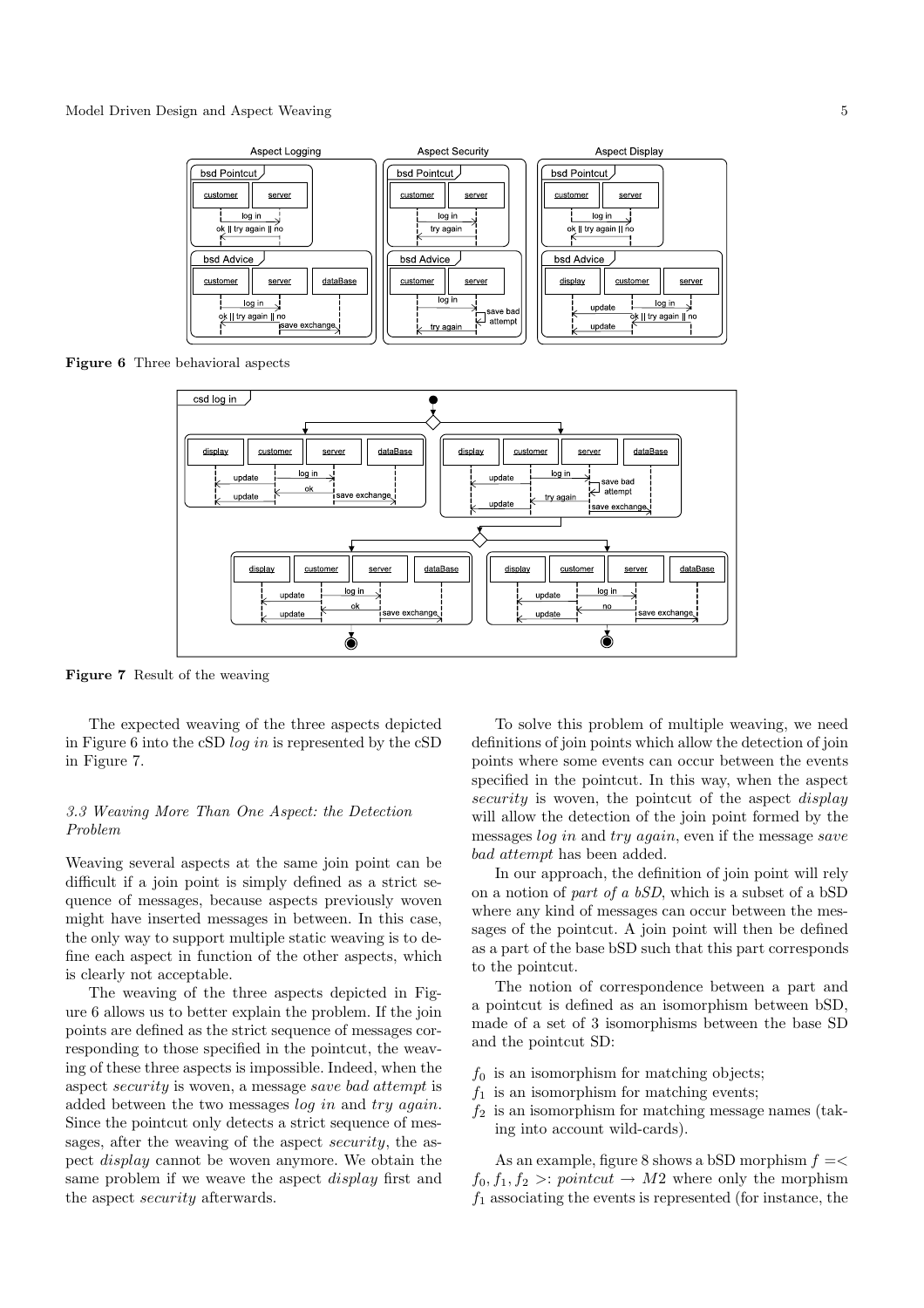event  $ep_1$  which represents the sending of the message  $m1$  is associated with the event  $em_2$ ).



**Figure 8** Example of a morphism between bSD

## *3.4 Weaving More Than One Aspect: the Composition Problem*

Detecting a join point in a bSD then boils down to construct such an isomorphism between a pointcut and a base bSD. Once such a join point has been detected, it remains to compose the bSD Advice with the join points. Since some messages can be present between the messages forming the join point, it is not possible to simply replace a join point by an advice because we would lose the "in-between" messages. Therefore, we have to define a new operator of composition which takes into account the common parts between a join point and an advice to produce a new bSD which does not contain copies of similar elements of the two operands [14]. We use an operator of composition for bSDs called *left amalgamated sum*, inspired by the amalgamated sum proposed in [13]. We add the term  $left$  test because our operator is not commutative, as it imposes a different role on each operand.

Figure 9 shows an example of left amalgamated sum where the two bSDs *base* and *advice* are amalgamated. For that, we use a third bSD which is the pointcut and two bSD morphisms  $f : pointcut \rightarrow base$  and  $g : pointcut \rightarrow advice$  which allow the specification of the common parts of the two bSDs base and advice.

f is the isomorphism from the *pointcut* to  $M'$  that has automatically been obtained with the process of detection described into the previous section.

The morphism g, which indicates the elements shared by the advice and the pointcut, has to be specified when the aspect is defined. In this way,  $q$  allows the specification of abstract or generic advices which are "instantiated" by the morphism. For instance, it is not mandatory that the advice contains objects having the same names as those present in the pointcut. In the three aspects in Figure 6, the morphism  $q$  is not specified but it is trivial: for each aspect, we associate the objects and the actions having the same names, and the events corresponding to the actions having the same name. The advice of the aspect Display in Figure 6 could be replaced by the "generic" Advice in Figure 9. It is the morphism *a* which indicates that the object *customer* plays the role of the object subject and that the object server plays the role of the object A.

In Figure 9, the elements of the bSDs base and advice having the same antecedent by  $f$  and  $g$  will be considered as identical in the bSD result, but they will keep the names specified in the bSD base. For instance, the objects subject and A in the bSD advice are replaced by the objects customer and server. All the elements of the bSD base having an antecedent  $\gamma$  by f such that  $\gamma$ has not an image by  $q$  in the bSD *advice* are deleted. This case does not appear in the example proposed, but in this way we can delete messages of the bSD base. For instance, in an amalgamated sum, if the right operand (the bSD advice in the example) is an empty bSD then the part of the left operand which is isomorphic to the pointcut (that is to say the join point), is deleted. Finally, all the elements of the bSDs base and advice having no antecedent by  $f$  and  $g$  are kept in the bSD result, but the events of the bSD advice will always form a "block" around which the events of the bSD base will be added. For instance, in Figure 9, in the bSD base, if there were an event e on the object customer just after the message  $try$  again, then this event  $e$  would be localized just after the sending of the message update (event  $ea_7$ ) in the woven SD.

Note that if we are interested in carrying on an implementation based on these woven SD, we could easily synthesize statecharts from them [25], and then either derive test cases [21] or an implementation [5].

#### *3.5 Discussion*

This example with Sequence Diagrams illustrates several hard issues of weaving aspects at model level, involving both semantic based pattern matching and semantic based composition. While our solutions are very specific to the semantics of Sequence Diagrams, we can find related problems and solutions in other modeling languages, for instance Statecharts or Activity Diagrams.

It probably means that there is no hope for a fully general purpose, meta-model independent, modellevel aspect weaver. Still, it should be possible to develop aspect weaving software components handling several aspects of aspect weaving, from general purpose model-level pattern matching [23] to automated support for composing models written in a particular language (through a definition of model composition behavior in the metamodel defining the language [8]), to specializ-



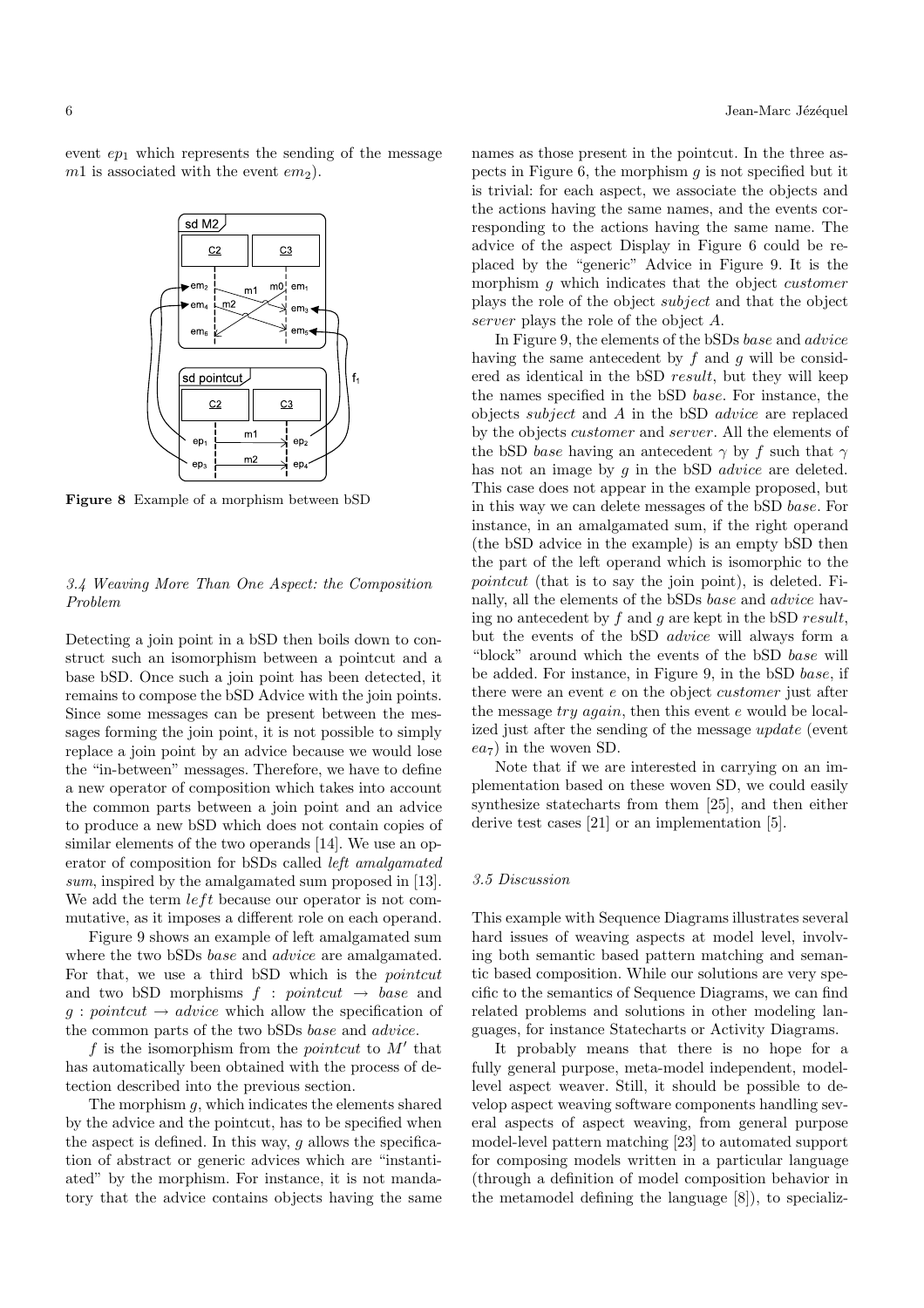

**Figure 9** An example of left amalgamated sum

able model composers [10]. These aspect weaving components could then be customized and combined to build domain specific or even project specific aspect weavers.

From an higher viewpoint, what we are trying to achieve is to reify the design process into a weaver program that makes it possible to re-build as often as it is need the target software from its models. The goal is to have only small modifications to make when requirements do change. Actually we need a family of weavers, that for a given product-line are just variants of one's another [17].

There is thus a need for tools to build these weavers efficiently. These tools are often called meta-tools, or more properly meta-modeling tools, that is tools to build tools to build software from models. Several of these meta-modeling tools have matured over the last decade, the most well known being Metacase [22], Xactium [6], GME [18], and Kermeta [19]. All these meta-modeling tools have in common that they are based on an executable meta-modeling language specifically designed to support the design of tools dedicated to user defined meta-models. In the next section, we outline one of these tools, Kermeta, and describe how it can be used to build a model weaver for our Sequence Diagrams example.

# **4 Building Project Specific Aspect Weavers with Kermeta**

Kermeta is a meta-modeling language which allows describing both the structure and the behavior of metamodels. It has been designed to be compliant with the OMG meta-modeling language EMOF (part of the MOF 2.0 specification) and Ecore (from Eclipse). It provides an action language for specifying the behavior of models. Kermeta is intended to be used as the core language of a model oriented platform. It can be seen as a common basis to implement Metadata languages, action languages, constraint languages or transformation language. Kermeta is statically typed, with generics as well as function types to allow OCL style forall/exist/iterate style of closures. It also directly supports model-oriented concepts like associations, multiplicities or object containment management, as well as aspect-oriented style of static introduction<sup>2</sup>.

A MOF meta-model is a valid Kermeta program that just declares packages and classes and does nothing (see Figure 10). Several aspects can then be introduced incrementally to *breath life* into this meta-model, either

<sup>2</sup> Since a Kermeta program is a model, it can also obviously reflectively support the kind of aspect weaving described in this article.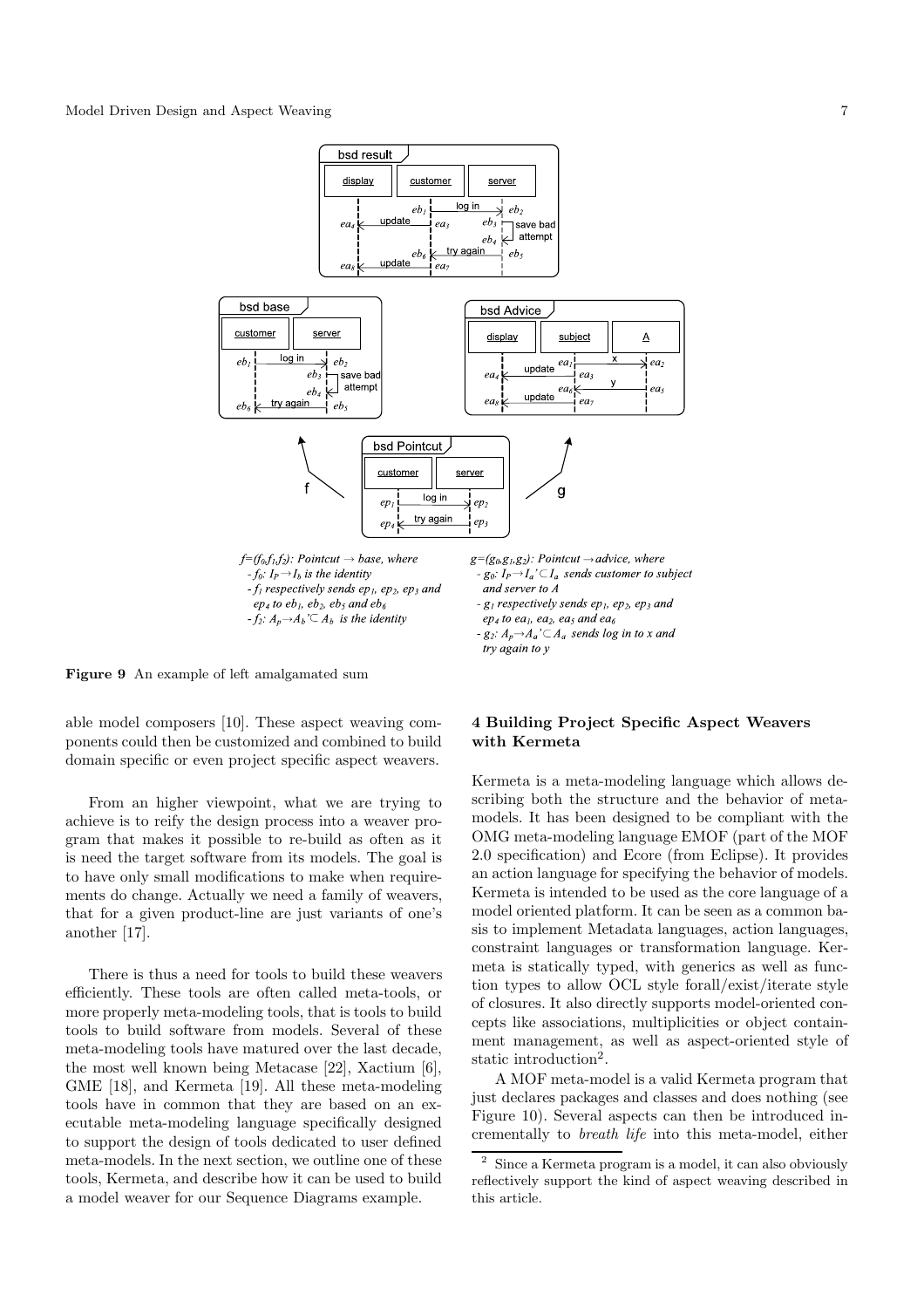

**Figure 10** Extract of the bSD Metamodel and its corresponding Kermeta textual syntax

for handling concerns of static semantics, dynamic semantics, or model transformations [20] . Here, we are interested in the later, i.e. adding Kermeta code that weave several behavioral aspects into a base scenario.

As illustrated in Figure 11, the weaving implemented with Kermeta consists of two steps. First, the detection step uses the pointcut model and the base model to compute a set of join points. Each join point is characterized by a morphism from the pointcut to a corresponding elements in the base model. Secondly, using these morphisms, the advice is composed with each join point in the base model.

The first step processes models to extract join points and the second is a model transformation. Figure 12 gives an other view of the overall process, concentrating on the input and output models of these two steps (each ellipse is a model and the black rectangle on the top left-hand corner indicates its meta-model). Except for morphisms (which are defined with their own metamodels), all models are SDs.



**Figure 12** Transformation of Models

#### **5 Conclusion**

From an engineering point of view, modeling and weaving aspects are symmetric activities: weaving aspects is the process by which analysis models are transformed into a design model. Model Driven Engineering makes it possible to automate this process: i.e. to have software build software instead of building it by hand. In this paper we have described the overall vision of a design process based on these ideas.

We have highlighted however that both activities of join point identification and model composition can be more complex than it looks at first. Beyond the well known fact that it is in general difficult (or even statically undecidable) to identify join points when the patterns we are looking for are based on the properties of the computational flow, additional difficult join point detection and composition problems may arise when more than one aspect has to be woven. When a second aspect indeed has to be woven, the join point might not any longer exist because it could have been modified by the first aspect advice. For aspect weaving to be defined on a pair-wise basis, the join point matching mechanism must take into account these composability issues. Further, with this way of specifying join points, the composition of the advice with the detected part cannot any longer be just a replacement of the detected part by the advice: we also have to define more sophisticated compositions operators.

We have illustrated these issues on a toy example where simple aspects, described as Sequence Diagram pairs (representing the aspect pointcut and advice), had to be woven into a base Sequence Diagram.

While it probably means that there is no hope for a fully general purpose model-level aspect weaver, we have shown that it is possible to develop aspect weav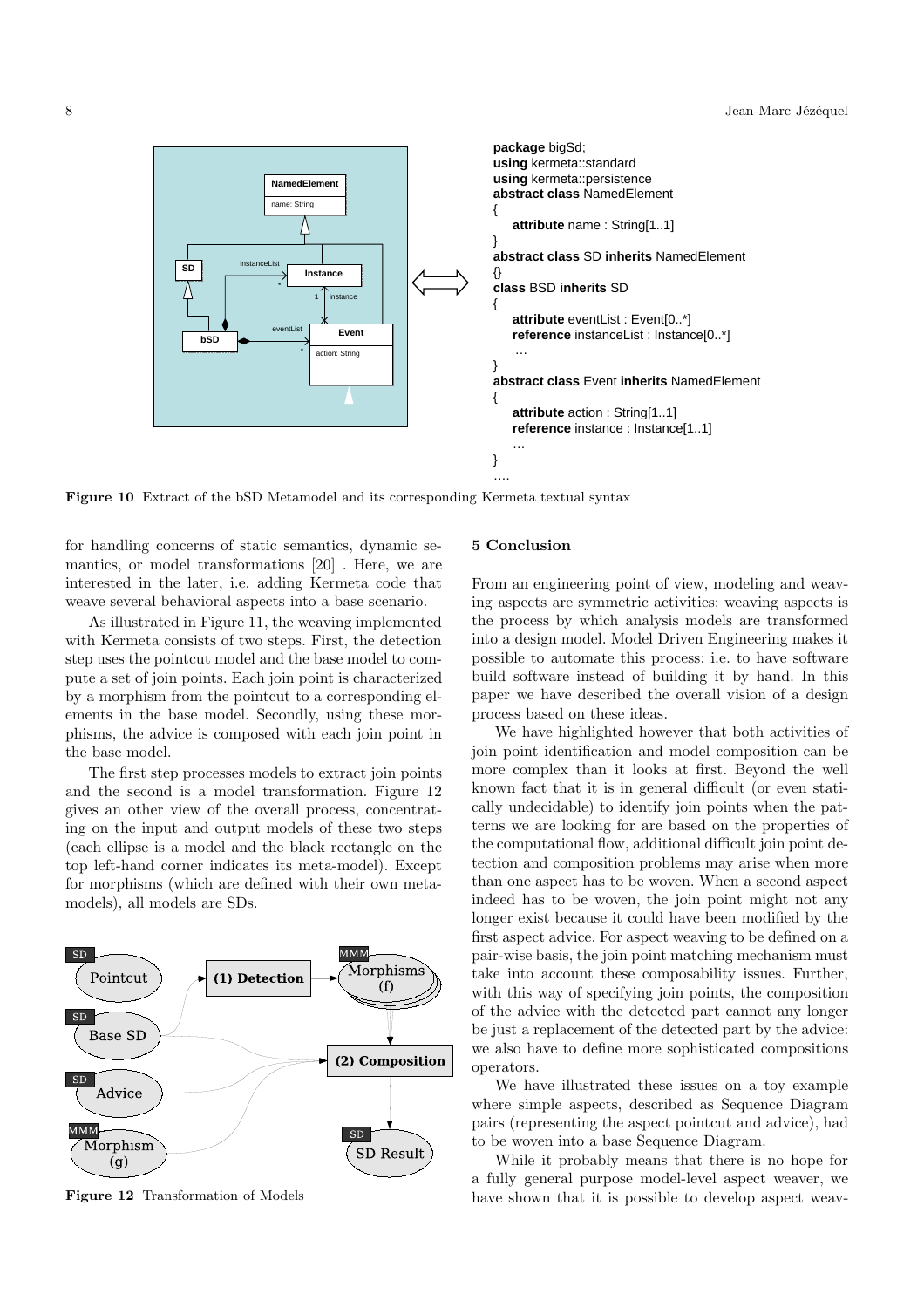**require** "../amalgamatedSum/LeftSum.kmt"

| using kermeta::standard using bigSd                                                      |                         |
|------------------------------------------------------------------------------------------|-------------------------|
| class Weaver {                                                                           |                         |
| <b>operation</b> weave(base: BSD, pointcut: BSD, advice: BSD, q: BSDMorphism): BSD is do |                         |
| $result := BSD.new$                                                                      | Initialization          |
| //Declaration of the various components we need                                          |                         |
| var detection: Detection.new                                                             |                         |
| var sum: LeftSum init LeftSum.new                                                        |                         |
| var f: BSDMorphism init BSDMorphism.new                                                  |                         |
| <b>var</b> setOfMorphism : Set< BSDMorphism > init Set< BSDMorphism >.new                |                         |
| //Detection Step                                                                         | Detection Step          |
| $f =$ detection detect(pointcut, base)                                                   |                         |
| while $(f \equiv null)$                                                                  |                         |
| setOfMorphism.add(f)                                                                     |                         |
| $f =$ detection detect(pointcut, minus(base,f))                                          |                         |
| end                                                                                      |                         |
|                                                                                          | <b>Composition Step</b> |
| <b>I/Composition Step</b>                                                                |                         |
| setOfMorphism.each{f   result := sum.merge(result, pointcut, advice, f, g)               |                         |
| end                                                                                      |                         |

**require** kermeta **require** "../models/bigSd.kmt" **require** "../detectionAlgorithm/Detection.kmt"

**Figure 11** Weaving Aspects in Kermeta

ing software components handling several aspects of aspect weaving, from general purpose model-level pattern matching to ad hoc and specializable model composers. These aspect weaving components could then be customized and combined to build domain specific or even project specific aspect weavers using for instance a an executable meta-modeling environment as available in Kermeta.

Still there are additional important issues that we did not specifically address in this article, for instance the problem of weaving heterogeneous models [2], that is models consisting of different diagram types as available in UML. In that case, we have to be concerned with consistency of the models: does weaving take place only when information is represented consistently across the diagrams or should weaving tolerate the inconsistencies and clearly bring out problems arising from inconsistencies during or after the weaving? Answering these questions, as well as others including process issues such as how interactive vs. automatic should be the weaving, or when should the weaving take place (i.e. at once at modeling time, or in several steps including some steps carried out at runtime) will be the subject of much future works in our research team.

#### *Acknowledgments*

This work has been partially supported by the AOSD-Europe Network of Excellence.

We are also extremely grateful to Jacques Klein and Franck Fleurey for the development of the weaving example used all along this paper, and beyond that, for many interesting discussions around aspect weaving.

#### **References**

- 1. Elisa Baniassad and Siobhán Clarke. Theme: An approach for aspect-oriented analysis and design. icse, 0:158–167, 2004.
- 2. Olivier Barais, Jacques Klein, Benoit Baudry, Andrew Jackson, and Siobhan Clarke. Composing multiview aspect models. In 7th IEEE International Conference on Composition-Based Software Systems (IC-CBSS), Madrid, Spain, February 2008.
- 3. J. Bosch. Software product families in Nokia. In Proc. 9th Int. Conference on Software Product Lines, number 3714 in LNCS, pages 2–6, Rennes, France, September 2005. Springer.
- 4. Walter Cazzola, Jean-Marc Jézéquel, and Awais Rashid. Semantic join point models: Motivations, notions and requirements. In SPLAT 2006 (Software Engineering Properties of Languages and Aspect Technologies), March 2006.
- 5. Franck Chauvel and Jean-Marc Jézéquel. Code generation from UML models with semantic variation points. In S. Kent L. Briand, editor, Proceedings of MOD- $ELS/UML'2005$ , volume 3713 of  $LNCS$ , pages  $-$ , Montego Bay, Jamaica, October 2005. Springer.
- 6. T. Clark, A. Evans, P. Sammut, and J. Willans. Applied Metamodelling: A Foundation for Language Driven Development. Available for download from www. xactium. com, 2004.
- 7. R. Filman and D. Friedman. Aspect-oriented programming is quantification and obliviousness, 2000.
- 8. Robert France, Franck Fleurey, Raghu Reddy, Benoit Baudry, and Sudipto Ghosh. Providing support for model composition in metamodels. In EDOC'07 (Entreprise Distributed Object Computing Conference), Annapolis, MD, USA, 2007.
- 9. Wai Ming Ho, Jean-Marc Jézéquel, François Pennaneac'h, and Noël Plouzeau. A toolkit for weaving aspect oriented UML designs. In Proceedings of 1st ACM